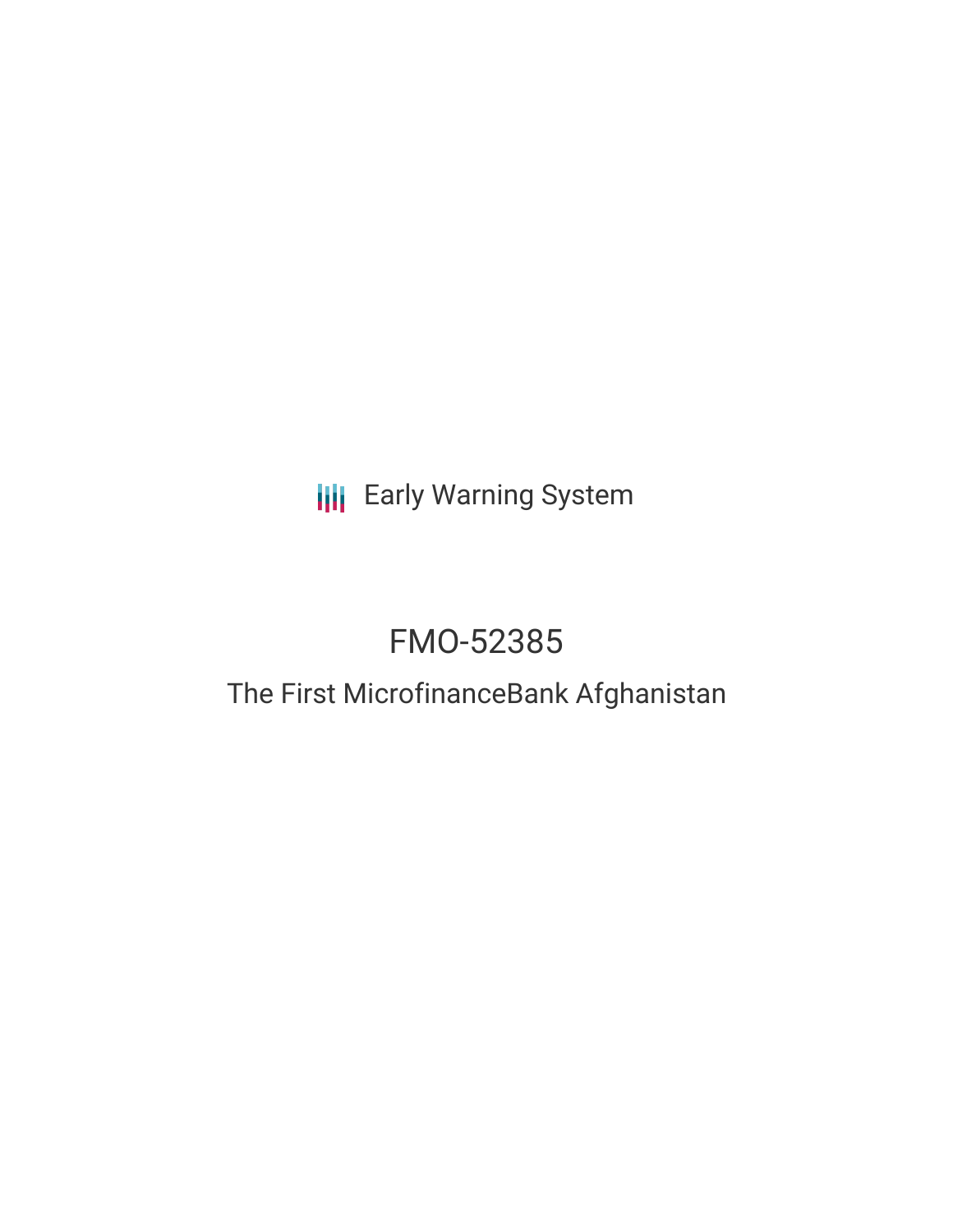

### **Quick Facts**

| <b>Countries</b>               | Afghanistan                                   |
|--------------------------------|-----------------------------------------------|
| <b>Financial Institutions</b>  | Netherlands Development Finance Company (FMO) |
| <b>Status</b>                  | Approved                                      |
| <b>Bank Risk Rating</b>        | С                                             |
| <b>Voting Date</b>             | 2017-07-25                                    |
| <b>Borrower</b>                | <b>FMFB-A</b>                                 |
| <b>Sectors</b>                 | Finance                                       |
| <b>Ring Fence</b>              | Small & Medium Enterprises                    |
| <b>Investment Type(s)</b>      | Loan                                          |
| <b>Investment Amount (USD)</b> | $$5.00$ million                               |
| <b>Loan Amount (USD)</b>       | $$5.00$ million                               |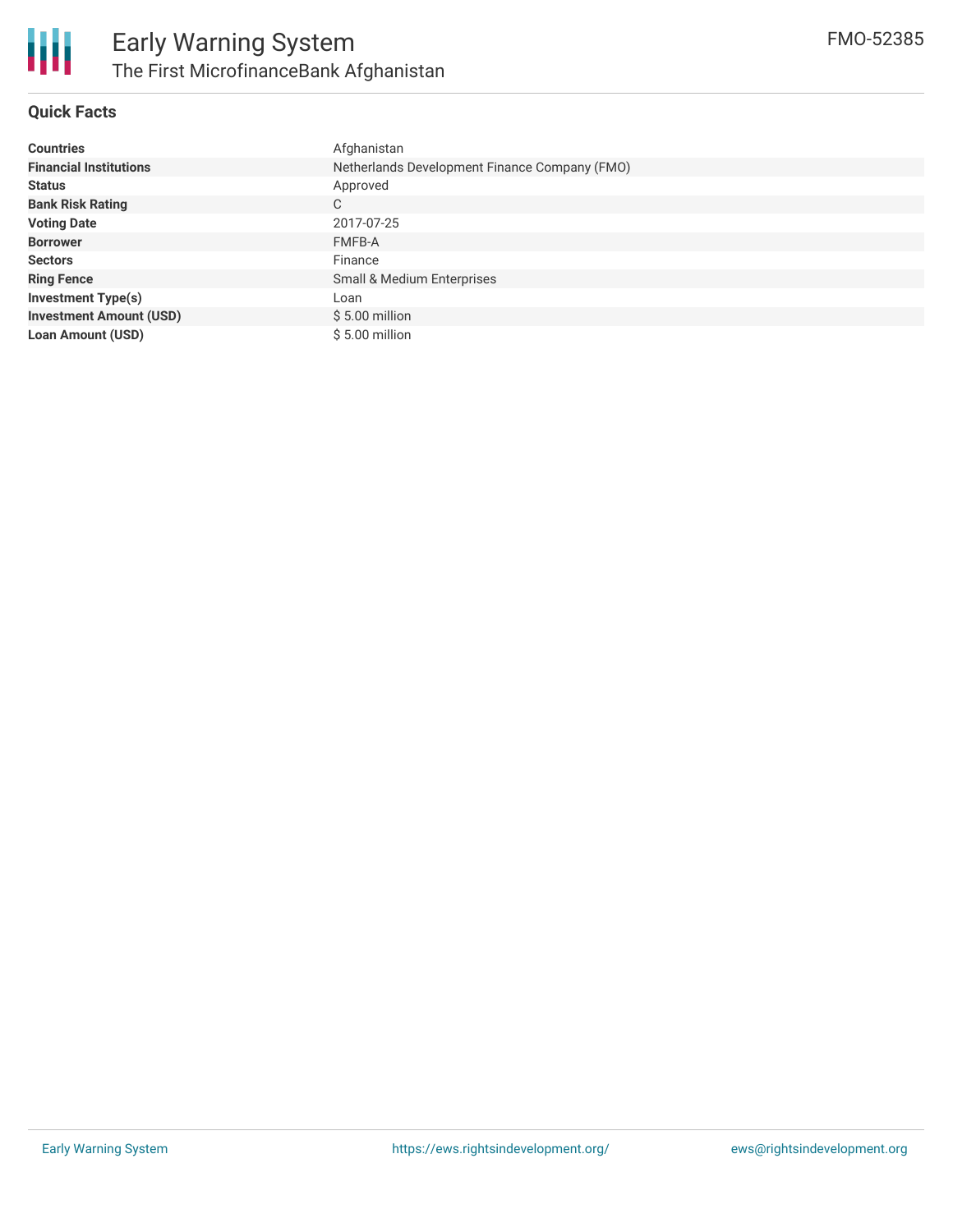

#### **Project Description**

According to FMO website, FMFB-A is the largest MFI and among the top five commercial banks in Afghanistan operating across 76 districts and 14 provinces with 48 outlets serving 55,000 borrowers and 115,000 depositors. The project will enhance the balance sheet of the institution through diversified and stable funding. FMFB-A projects to grow rapidly in the coming years, mainly in the MSME sector and funding is required to finance the institution's growth. Further, FMO through MASSIF supports a financially sound institution that is a leading financial services provider in one of the most non-inclusive parts of the world. FMFB-A contributes to poverty alleviation and economic development through the provision of sustainable financial services to micro and small businesses, and households.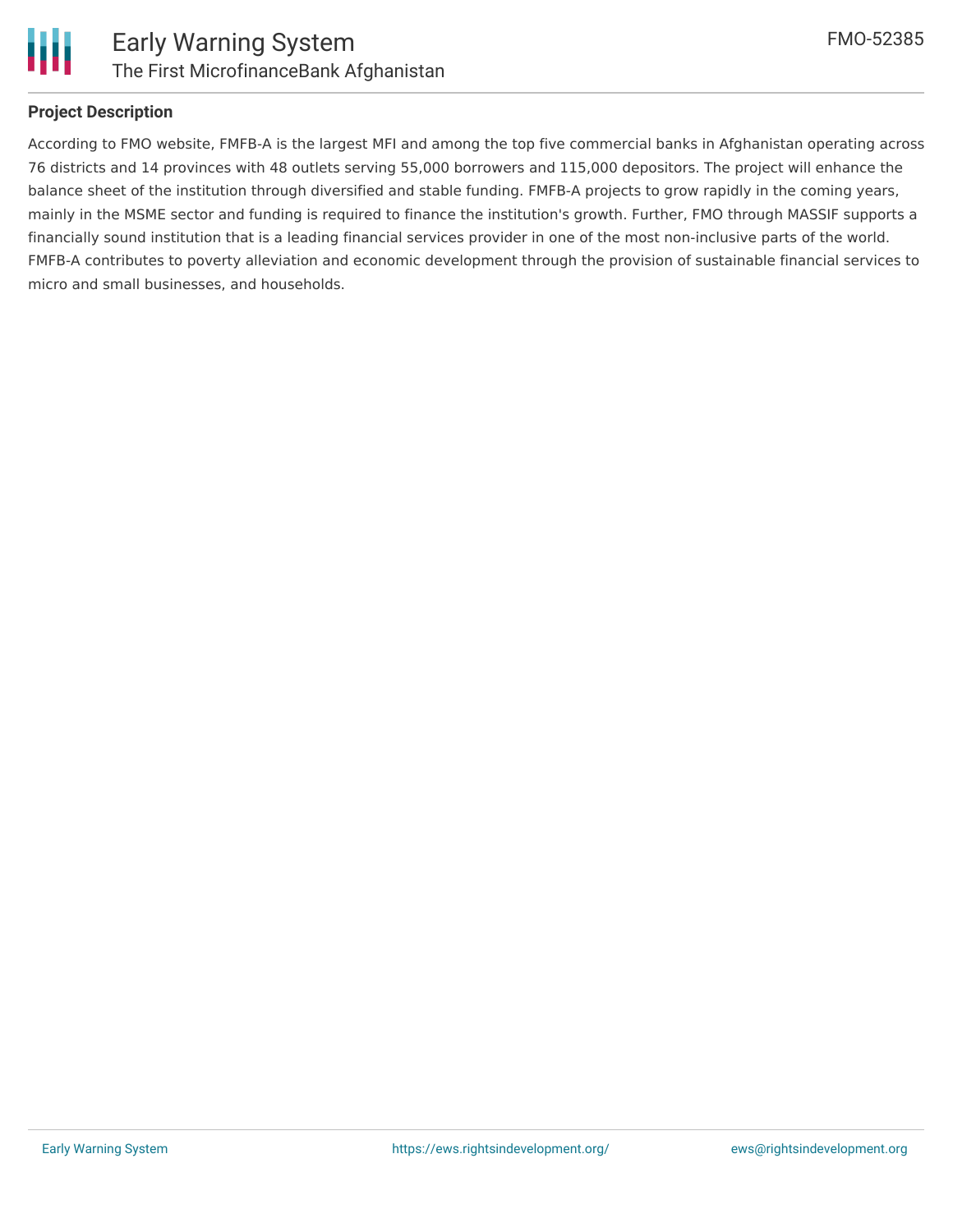## **Investment Description**

Netherlands Development Finance Company (FMO)

## **Financial Intermediary**

Financial Intermediary: A commercial bank or financial institution that receives funds from a development bank. A financial intermediary then lends these funds to their clients (private actors) in the form of loans, bonds, guarantees and equity shares. Financial intermediaries include insurance, pension and equity funds. The direct financial relationship is between the development bank and the financial intermediary.

The First [Microfinancebank](file:///actor/3487/) Afghanistan (FMFB-A) (Financial Intermediary) **is owned by** [Araratbank](file:///actor/3945/) (Parent Company)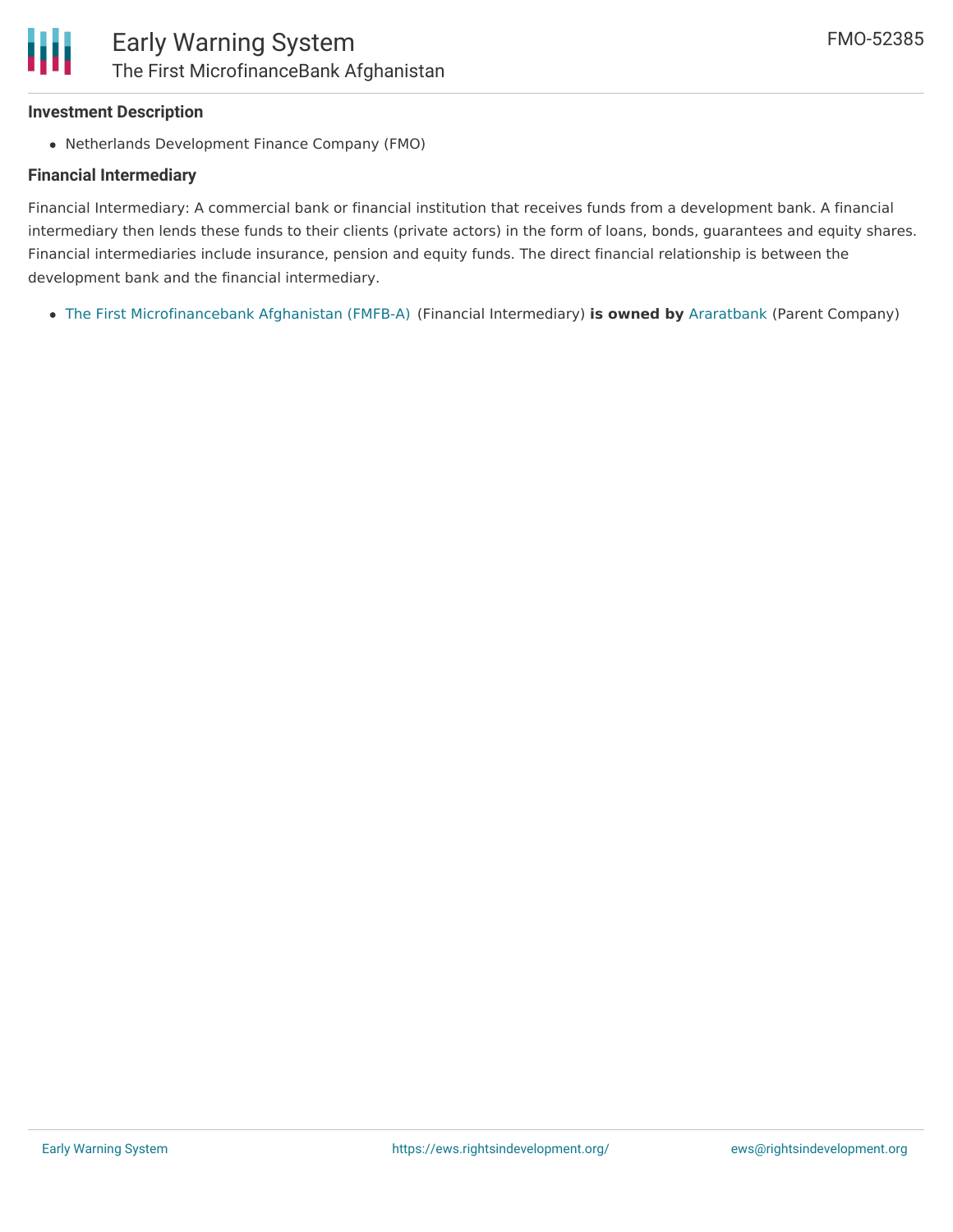

#### **Private Actor Relationship**

There is often limited information publicly available about what development banks are funding through financial intermediaries. In 2021, the Early Warning System partnered with Oxfam International to incorporate information on high-risk projects being funded by financial intermediaries receiving funding from the International Finance Corporation (IFC) and the Dutch Development Bank (FMO).

The information listed below describes the relationship between the different private actors linked to high-risk sectors and subprojects of IFC and FMO's financial intermediary investments and/or the financial intermediary's parent companies made from 2017 through 2020, including any associated ring fences.

The database, however, does not explicitly or implicitly imply that IFC or FMO have material exposure to or are contractually or legally accountable to the sub-projects financed by their financial intermediaries or the financial intermediary's parent companies. It only shows a seemingly financial relationship among the different private actors, the financial intermediaries, and IFC or FMO.